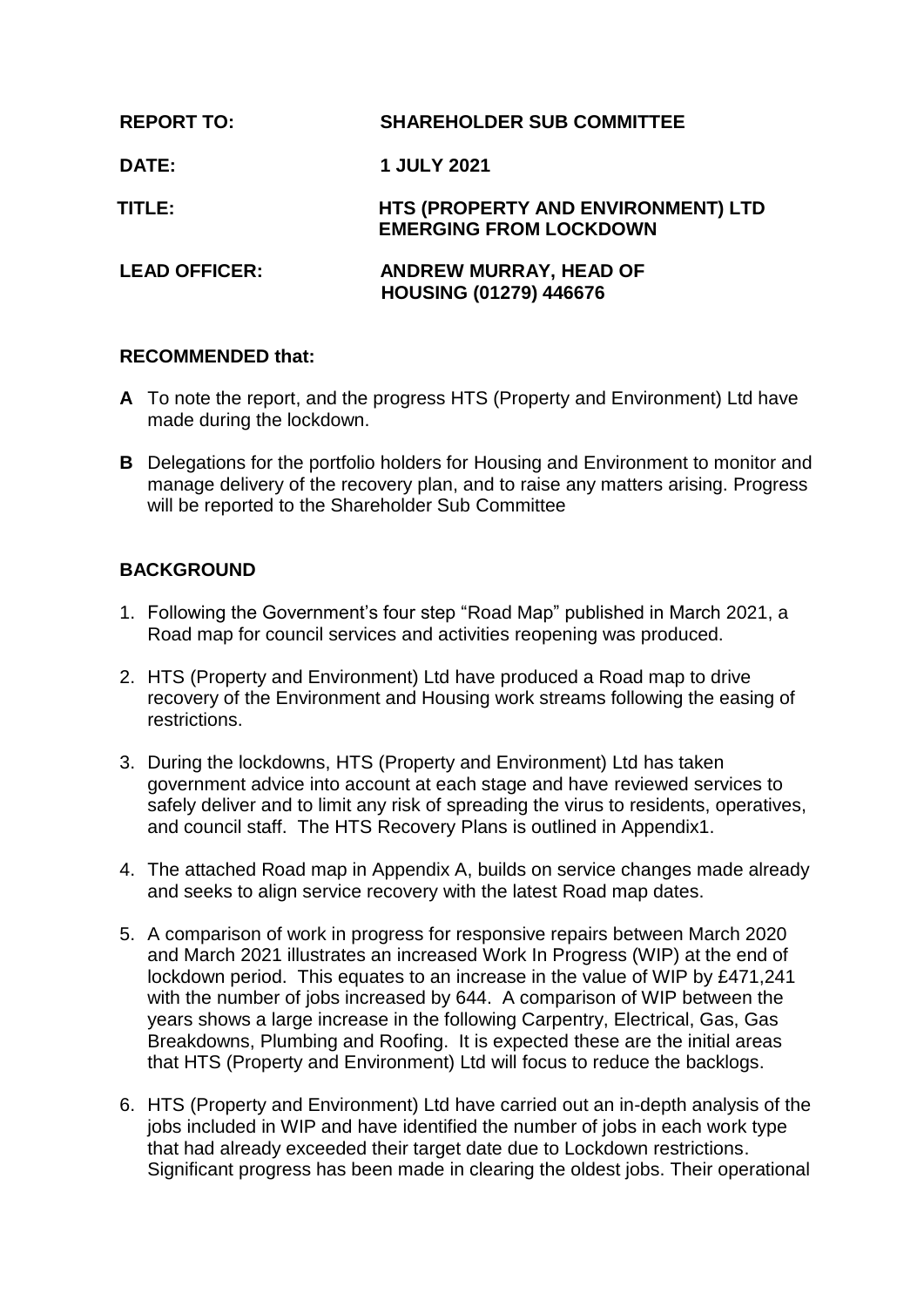teams are using these reports to tackle the oldest outstanding jobs first and where to allocate the various trade operatives by the volume of jobs. It is anticipated that the backlog of standard priority jobs will take a further two to four months to clear. This will be monitored through the performance management processes.

7. Planned priority works are of a less urgent nature and HTS (Property and Environment) Ltd have developed a two tier phased plan. In is anticipated that the back log of planned works will take in the region of twelve months to clear.

# **ISSUES/PROPOSALS**

# **Capital and Repairs**

- 8. Internal capital works to tenants' homes have restarted from April 2021 and all programmed properties will be prioritised for completion in 2021 programme. External works programmes (reroofing) recommenced in May 2021. Work continued during lockdown for compliance activities and it can be reported the 2021 programme has been completed. Works to the Council's garage stock consisting of refurbishment and demolition recommenced in April 2021.
- 9. Following when restrictions are further eased, a mobilisation period will continue to be required with the need to employ additional resources to deliver the remainder of the 2021 programme alongside the 2021/22 programmes.

# **Environment**

10.Most environmental services have been maintained through lockdown, aligned to Government guidelines for this type of working. Some environmental services (void clearance mobile caretakers) have continued to operate with reduced productivity due to social distancing. Grounds maintenance services in key locations and areas commenced in late March 2021. The tree service has been delivering an emergency response only, but good progress is now being made to reduce the number of outstanding jobs.

# **Budget**

11.During the pandemic, HTS (Property and Environment) Ltd managed to secure savings in a number of areas. Whilst there have been increased costs in other areas such as purchasing, PPE and lateral flow testing kits, they have been able to return £945,000 back to the Harlow Council accounts as well as an additional £502,000 from further savings to the Annual Service Charge which they will carry forward to accommodate the increased WIP value.

## **IMPLICATIONS**

**Place (Includes Sustainability)** None specific. **Author: Andrew Bramidge, Head of Environment and Planning**